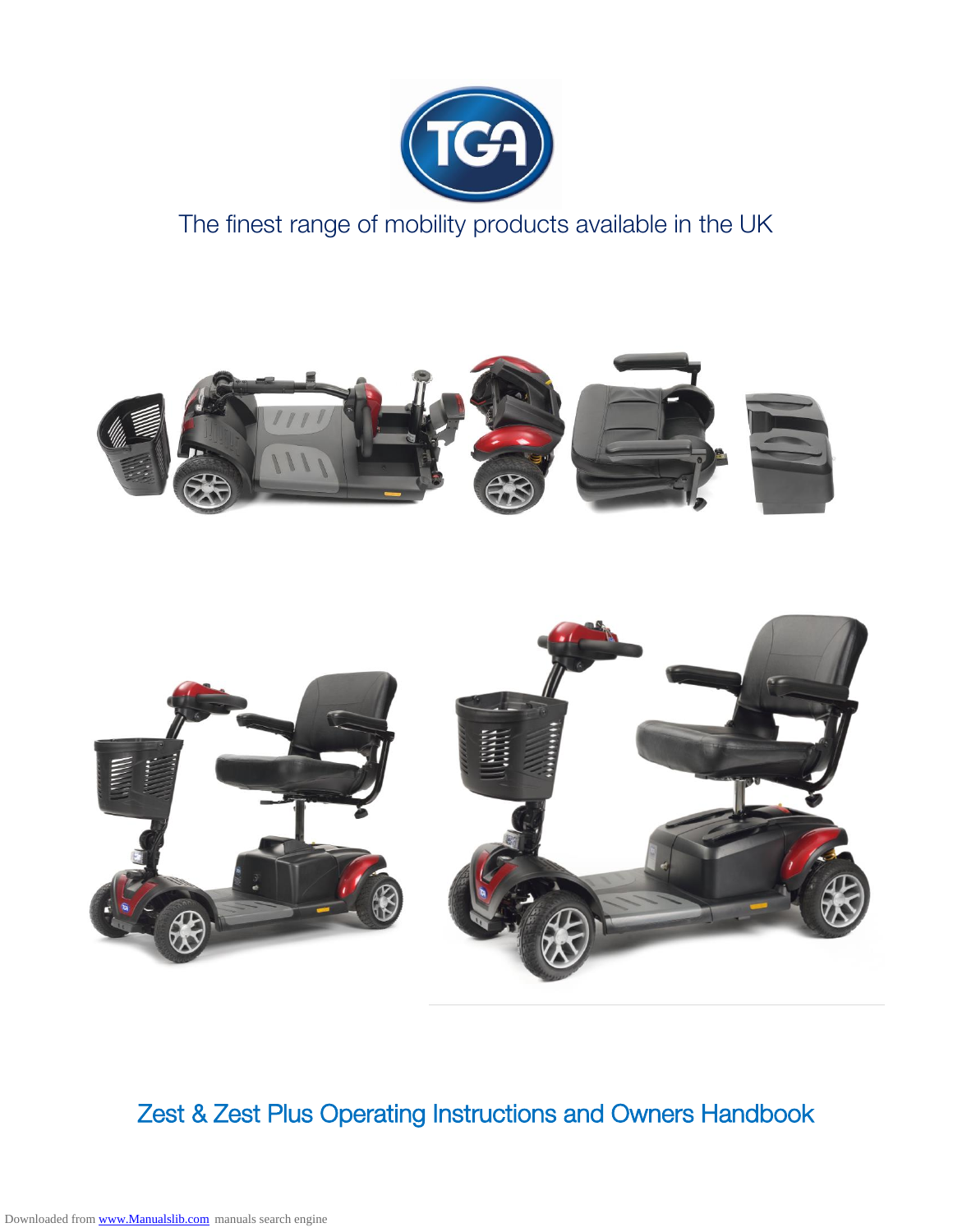| <b>CONTENTS</b>                                | <b>PAGE</b>    |
|------------------------------------------------|----------------|
| <b>INTRODUCTION</b>                            | 3              |
| PRODUCT OVERVIEW                               | 3              |
| <b>YOUR SCOOTER CONTROLS</b>                   | 3              |
| <b>DRIVING YOUR SCOOTER</b>                    | 4              |
| <b>ADJUSTING YOUR TILLER</b>                   | 6              |
| <b>REMOVING YOUR BATTERY PACK</b>              | 6              |
| <b>ADJUSTING YOUR SEAT</b>                     | $\overline{7}$ |
| <b>DISMANTLING AND ASSEMBLING YOUR SCOOTER</b> | 8              |
| <b>CHARGING YOUR SCOOTER</b>                   | 10             |
| <b>PARKING BRAKE RELEASE</b>                   | 11             |
| <b>MAINTENANCE</b>                             | 11             |
| <b>TROUBLE SHOOTING</b>                        | 12             |
| <b>TIPS FOR SCOOTER USERS</b>                  | 12             |
| <b>NOTES</b>                                   | 14             |
| <b>TECHNICAL SPECIFICATIONS</b>                | 16             |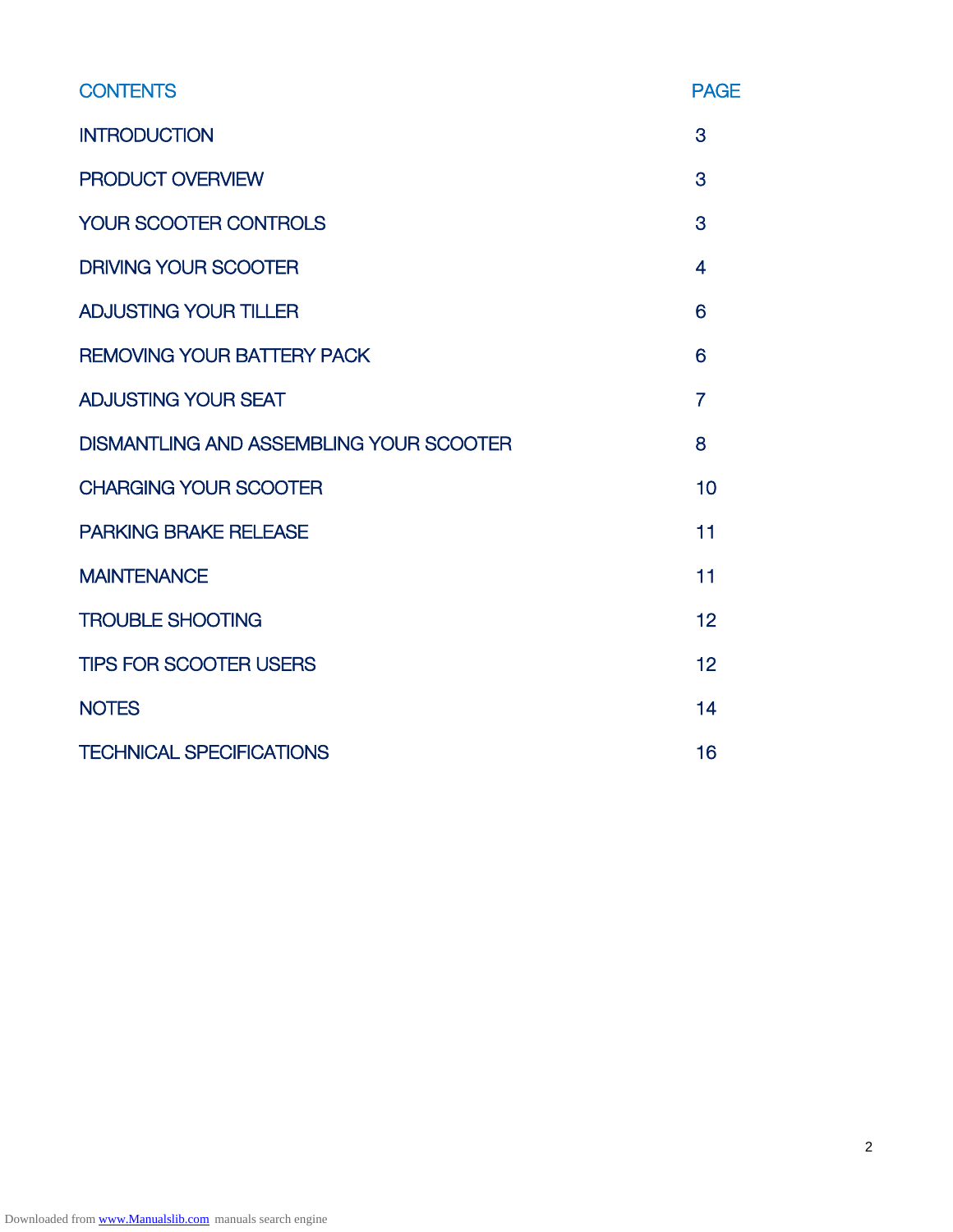### INTRODUCTION TO YOUR ZEST

Thank you for purchasing a TGA Zest mobility scooter. We hope your new scooter will bring freedom, independence and pleasure to your life.

This handbook provides important information on the most common operational and maintenance concerns that you should be familiar with. It is very important that you are familiar with the driving technique and are able to operate the controls competently before venturing far from where there is assistance.

Please make sure you read this handbook in full and fully understand how to operate your scooter before venturing too far from assistance. This handbook will draw your attention to important safety related issues by **Care! Warning** labelling throughout. Please keep this handbook for future referral.

### PRODUCT OVERVIEW

Your Zest is a class 2 mobility scooter and intended for indoor or outdoor use but is not road legal. It is designed to be easily folded in order to fit in your car boot making it ideal for trips to your local town and shops. It is capable of 4mph, can climb slopes up to 11% and negotiate obstacles up to 7 to 10cm high, depending on the model (see Technical Specifications). Care must be taken when using your scooter in these conditions.

# YOUR SCOOTER CONTROLS

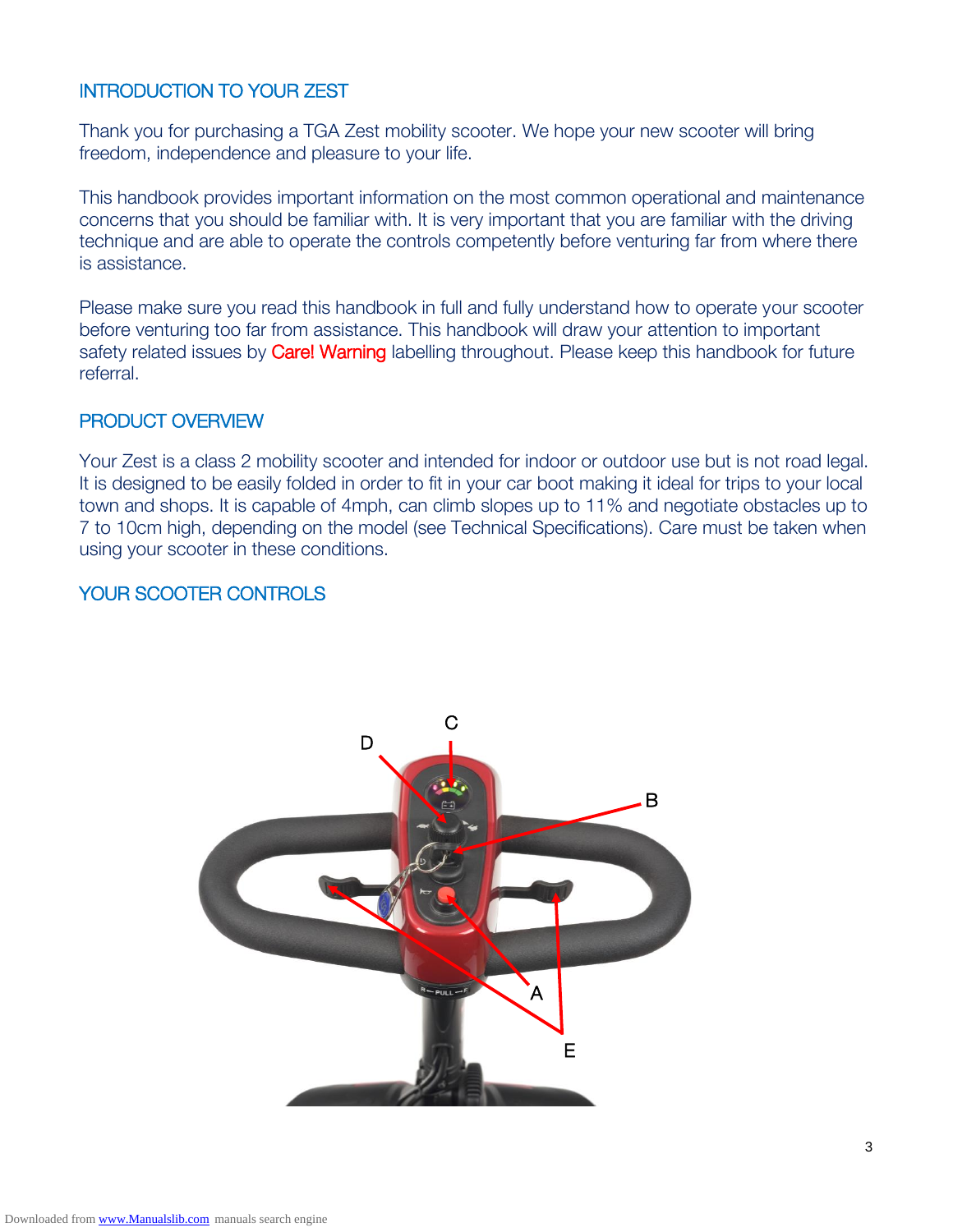A. Horn – press the horn button to sound your horn.

B. Key – insert the key and rotate it clockwise to power on your scooter. To turn off your scooter rotate the key anti clockwise.

C. Battery Condition Indicator – When your scooter is switched on the blocks on the indicator will illuminate from the left 'Red' sector to the 'Green' sector indicating the state of charge in your batteries. As the charge is used up in your batteries the blocks will slowly go out, moving towards the red sector indicating the state of charge at that precise time. As the lights go out towards the red sector your batteries are losing charge and when there is only one or two left your batteries need to be recharged. For more information see the Charging Your Scooter section.

D. Speed Adjustment – This allows you to pre-select your desired maximum speed. The adjuster is proportional to speed and can be set anywhere between minimum and maximum. Turn the adjuster knob fully anti clockwise for the lowest speed and gradually rotate clockwise to increase your maximum speed.

E. Throttle Control Lever – The Throttle Controls also adjust the speed of your scooter. The further you push the control the faster you will go.

### DRIVING YOUR SCOOTER

Before driving your scooter make sure that the battery is fully charged. Check that the key is in the off position before entering. When comfortably sat, ensure that the seat is secure. Ensure that the armrests are in the correct position.

Set your speed to low, hold the Tiller with both hands and gently apply pressure to the throttle control lever to move forwards. The more pressure you apply to the lever, the faster you will go. Remember to always come to a stop before changing from forward to reverse.

Releasing the throttle control lever automatically operates the motor brake to slow down your scooter to a stop. Once stopped, the parking brake will automatically engage.

Use the Tiller to steer your scooter left and right. Simply move your left hand towards you to steer left and your right hand towards you to turn right.

To reverse, apply pressure on the opposite throttle control lever. The speed in reverse is reduced automatically for safety and your scooter will beep.

To negotiate kerbs you should always approach at right angles. If you are going up, select the highest speed setting then drive until both front and back wheels are on the pavement, then immediately lower the speed. If going down, proceed slowly until on the road, then switch to a suitable higher speed to cross the road safely.

Watch your Battery Condition Indicator. The distance you can travel depends on many factors. Range is influenced by many environmental conditions, hills will substantially decrease the range.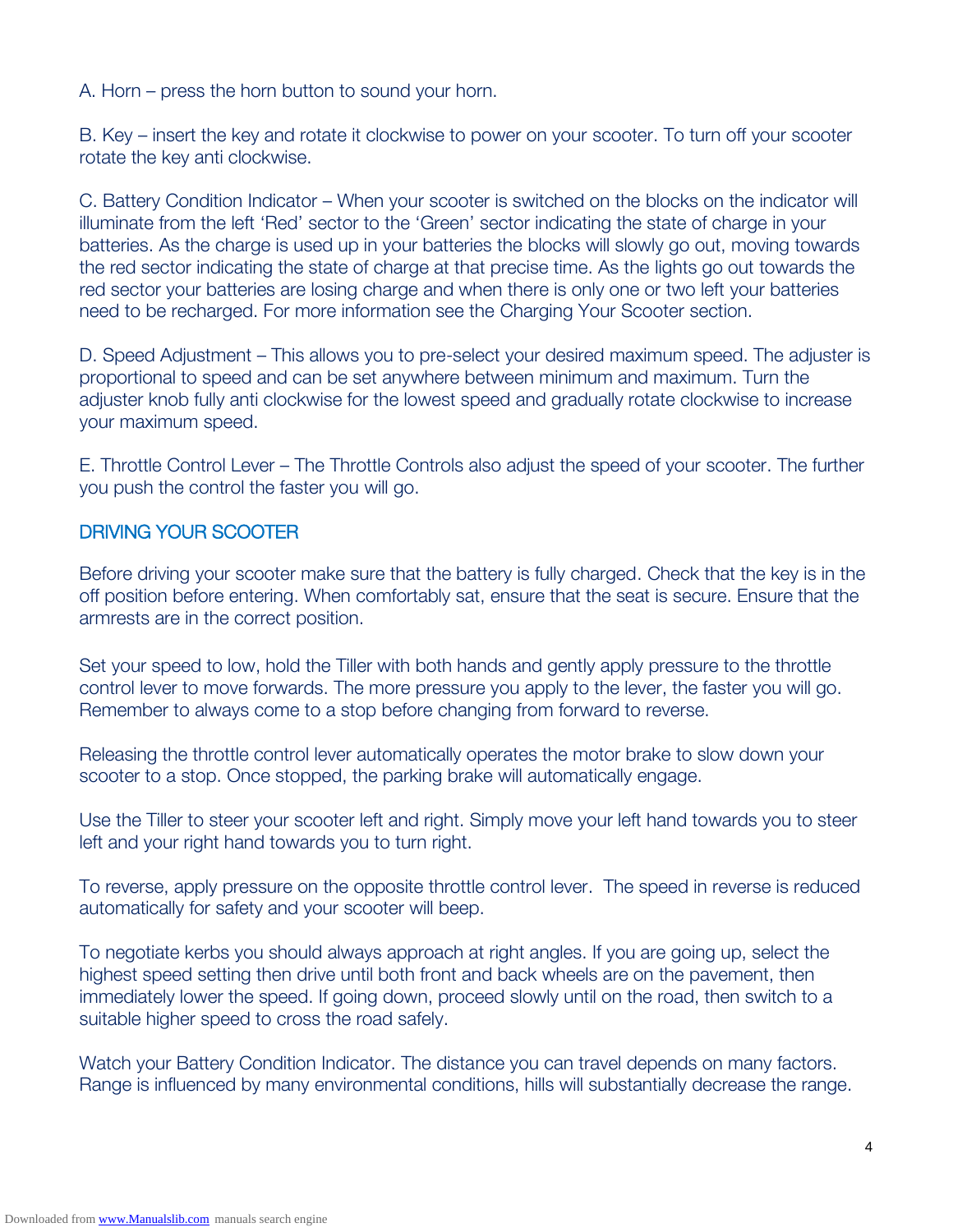Establish what you can obtain around your locality by gradually increasing the distance and checking the battery indicators at the end of each journey.

Should the battery "run out" before you get home there are two things you can do to avoid being stranded. Stopping and switching off your scooter for 5 – 10 minutes will allow the battery to "recover" a little power so that you can proceed further. You can attempt this a number of times. If you are unfortunate and cannot return to home under the battery power there is a "Free Wheel" device that will allow someone to push your scooter home (see Parking Brake Release).

#### Driving inside shops and buildings

When inside it is your responsibility to drive slowly and safely and not damage your surroundings or hurt other people.

When using the footpath – Just because you are on the footpath or pedestrian precinct does not make you a pedestrian. If you are on a scooter you are no longer a pedestrian.

In a crowded precinct, market area, or footpath - It is your responsibility to ensure you do not run into anyone or do any harm with your scooter. While many people will make way for you, you cannot expect everyone to do so. Some will appear to not even realize you are there. They will climb round and even over your vehicle rather than allow you room to move. Also be very aware of people's feet.

### Watch out for:

- \* Children They may well run in front of you without warning. You may only be moving very slowly, but you could still injure a child.
- \* Elderly People They may be unable to quickly move aside to let you pass. Give way to them.
- Disabled people on foot they too may be unable to move aside for you.
- \* People with visual problems or impaired hearing Give them space and time.
- Other scooter users You may be doing all the right things. This does not guarantee they will do likewise

### Driving on the road

Your scooter is a class 2 mobility scooter and therefore it is not road legal.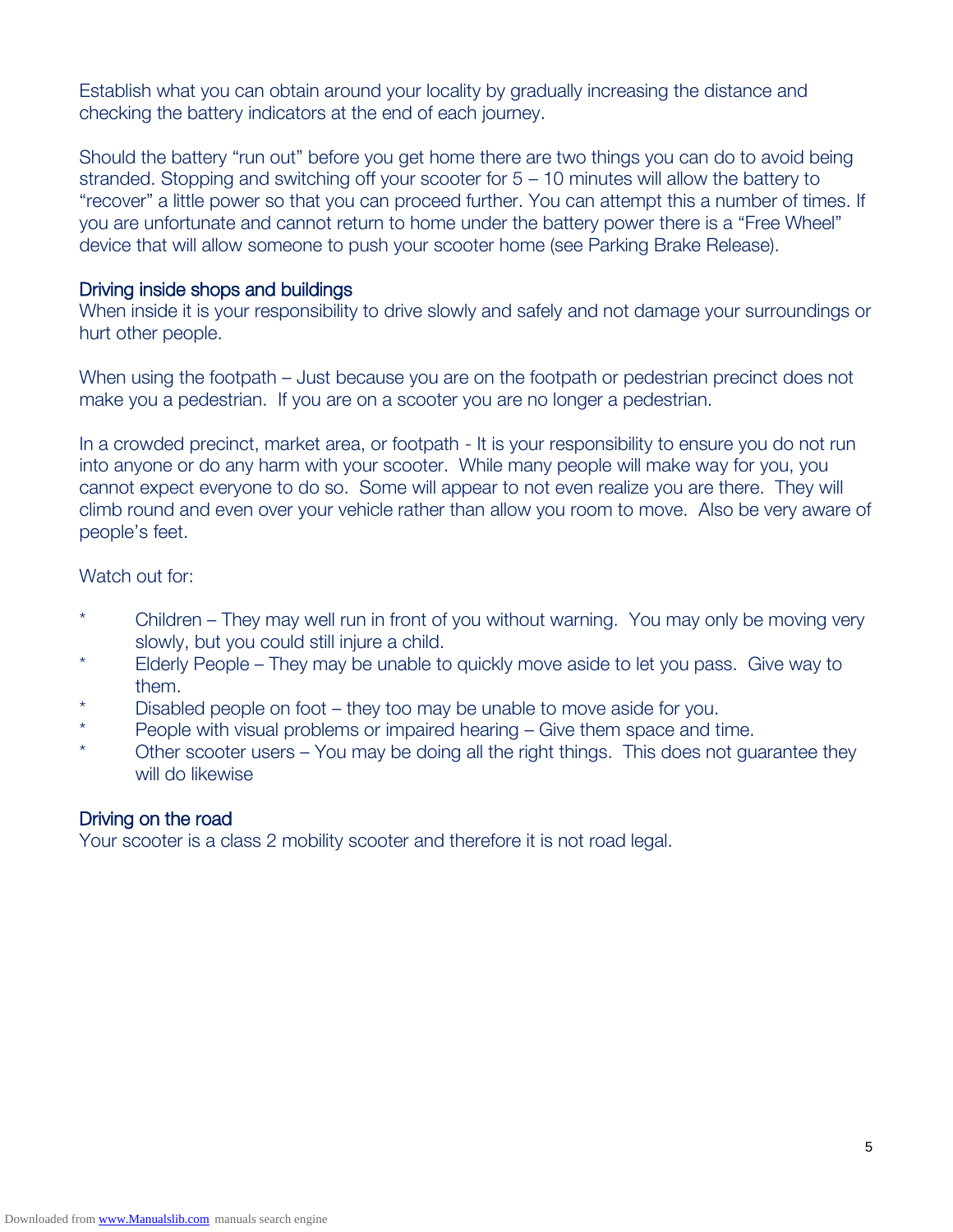# ADJUSTING YOUR TILLER

If you'd like to adjust your tiller simply place one hand on the tiller handle and with the other rotate the hand wheel located at the bottom of the tiller anti clockwise. Once the tiller moves freely you can move it to the position you would like and turn the hand wheel clockwise until it is tight and holds the tiller in place.



# REMOVING YOUR BATTERY PACK

To remove the battery pack simply lift the pack up and away from the base of the scooter and the seat using the handle provided.

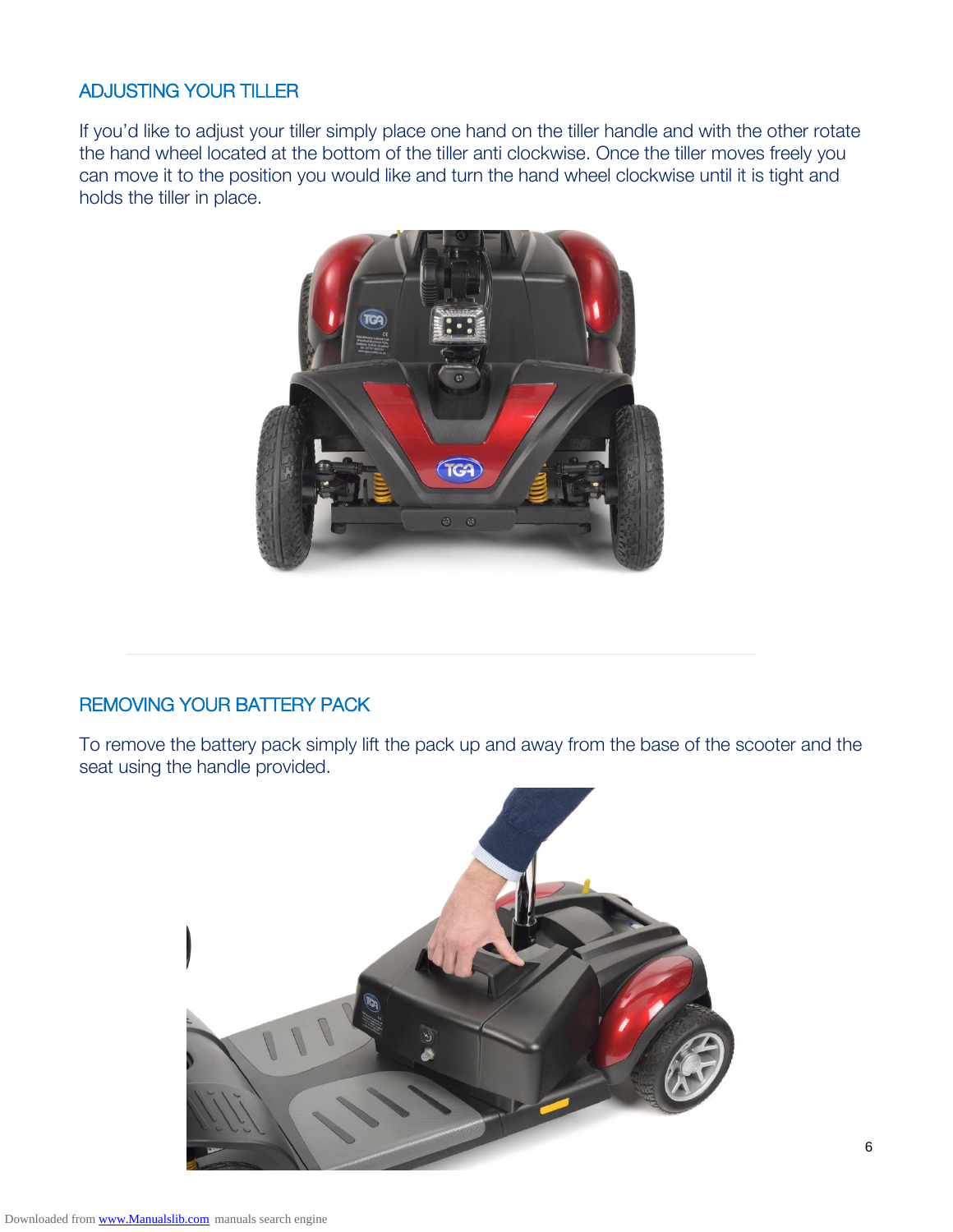The Zest Plus model comes with a split battery pack to make handling the heavier batteries easier. To remove these simply follow the same instructions one side at a time.



# ADJUSTING YOUR SEAT



A. Seat Swivel Lever – Lift upwards to rotate your seat. The seat will swivel to the left or right with locking positions each side at 45° intervals.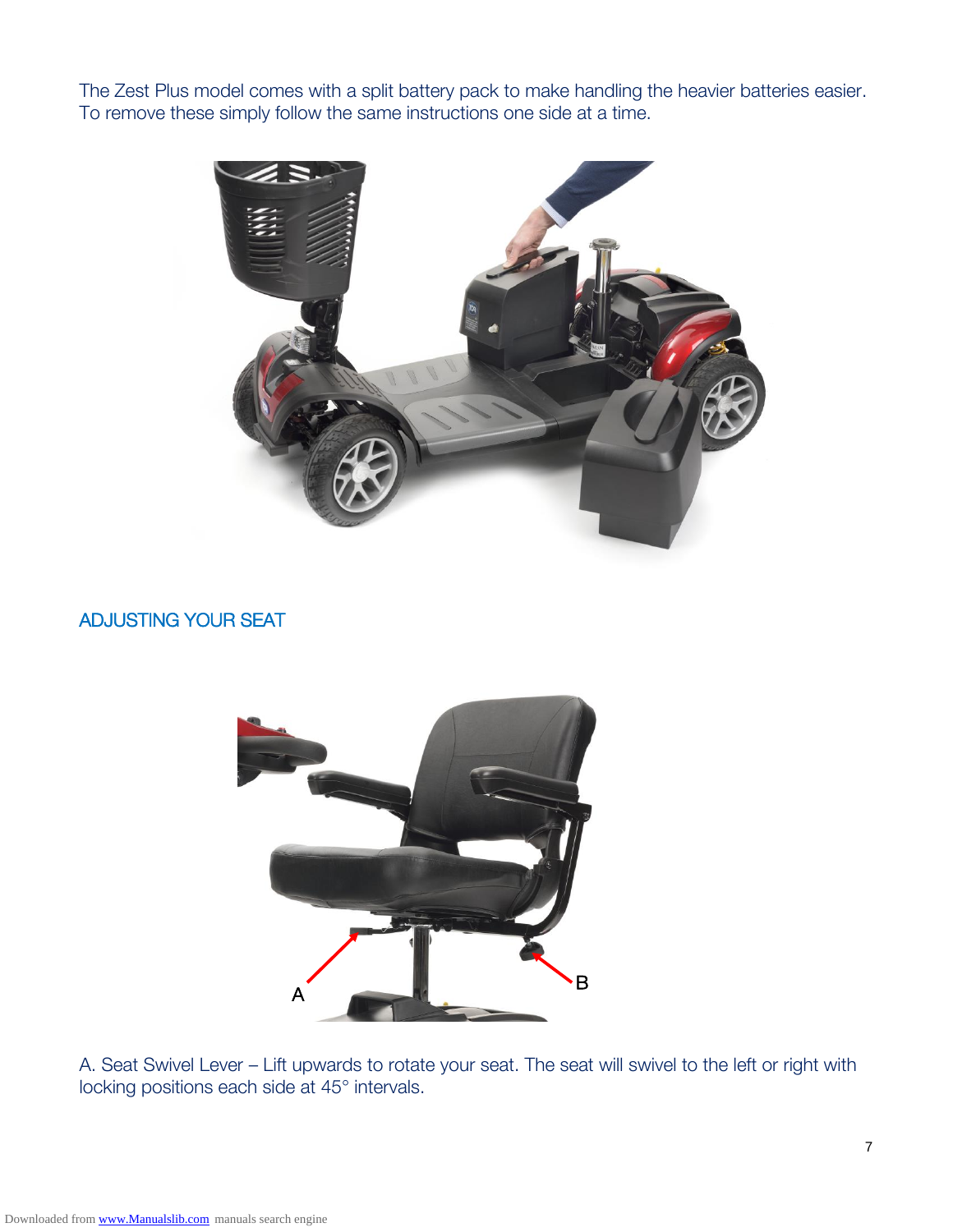B. Armrests – Lift up or push down. To remove turn the hand wheel anti clockwise until it is removed and slide out the armrest.

#### Care! Warning

\* Always ensure the seat is locked in place before attempting to get on or off your scooter. Failure to check this could result in injury

### Removing your seat

To remove your seat simply pull up on the seat swivel lever and lift the base up and away from your scooter.

### Care! Warning

\* The seat is heavy and difficult to handle

# DISMANTLING AND ASSEMBLING YOUR SCOOTER

#### **Dismantling**

1. Remove your seat by pulling up on the seat swivel lever and lifting the base up and away from your scooter.

2. Remove the battery pack(s) by lifting it/them up and away from the base of the scooter using the handle provided.

3. Disconnect the rear subframe by lifting up on the sub frame release lever. Slide the main chassis of the scooter forwards to move it away from the sub frame.

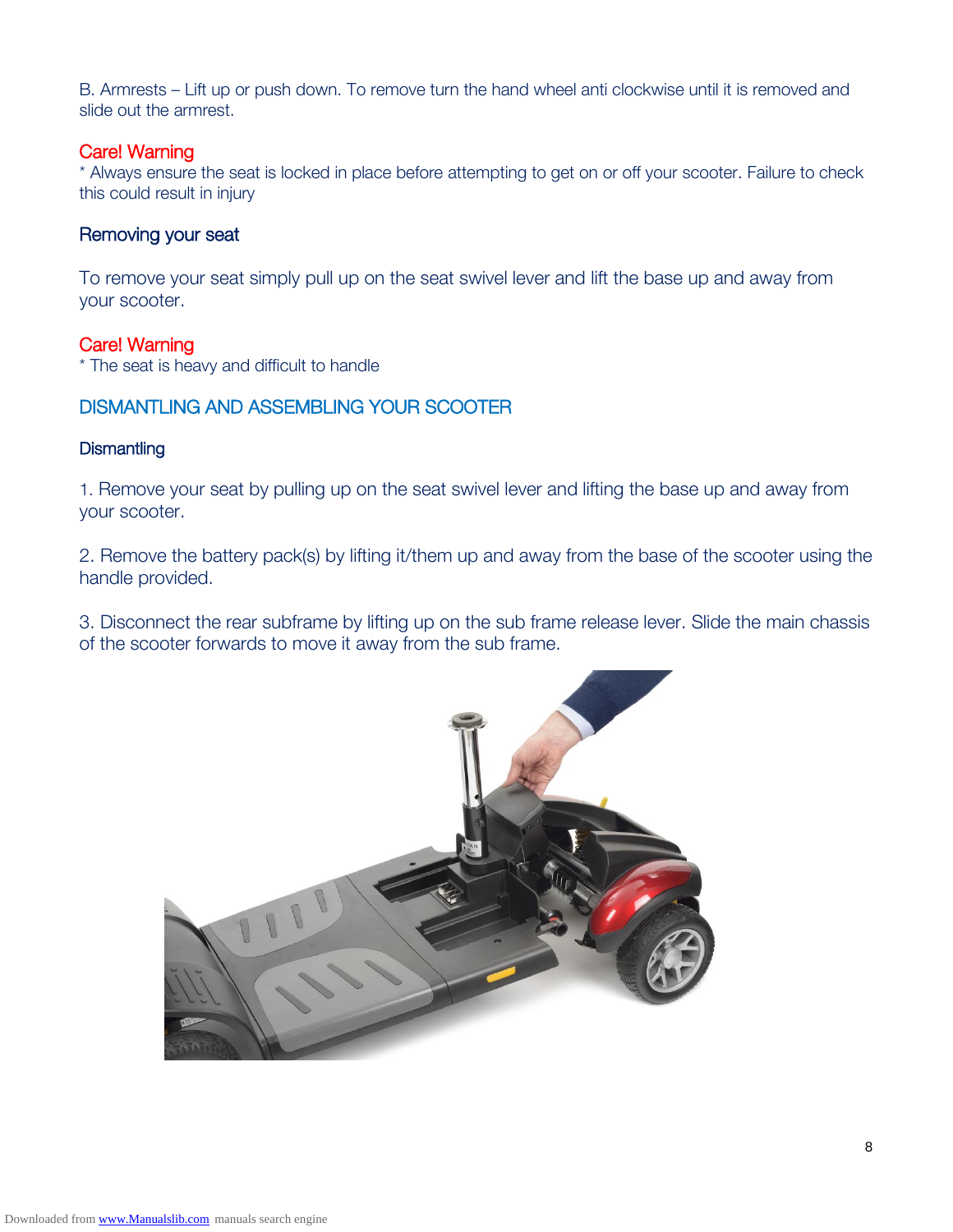4. Fold down your tiller by placing one hand on the tiller handle and with the other rotate the hand wheel located at the bottom of the tiller anti clockwise. Once the tiller moves freely you can move it all the way down and turn the hand wheel clockwise until it is tight and holds the tiller in place.

5. Lock the tiller in its central position by turning the tiller lock (located at the bottom of the tiller, under the headlight) 90 degrees clockwise.



### **Assembling**

1. Unlock the tiller by turning the tiller lock (located at the bottom of the tiller, under the headlight) 90 degrees clockwise.

2. Lift up your tiller by placing one hand on the tiller handle and with the other rotate the hand wheel located at the bottom of the tiller anti clockwise. Once the tiller moves freely you can move it all the way up and turn the hand wheel clockwise until it is tight and holds the tiller in place.

3. Reconnect rear sub frame by lining up the main chassis and the rear sub frame and tilting the subframe upwards. Lift the main chassis using the rear subframe release lever and place the connectors on the main chassis onto the bar of the rear subframe. Push the main chassis down and or tilt the rear subframe downwards until the two parts click into place.

4. Reconnect the battery pack(s) by placing it/them onto the base of the scooter. Ensure they click into place.

5. Reconnect your seat by lifting up the seat swivel lever and lowering your seat down so that the lug in the seat post fits into the hole in the base plate of the seat. Release the seat swivel lever and ensure the seat clicks into position.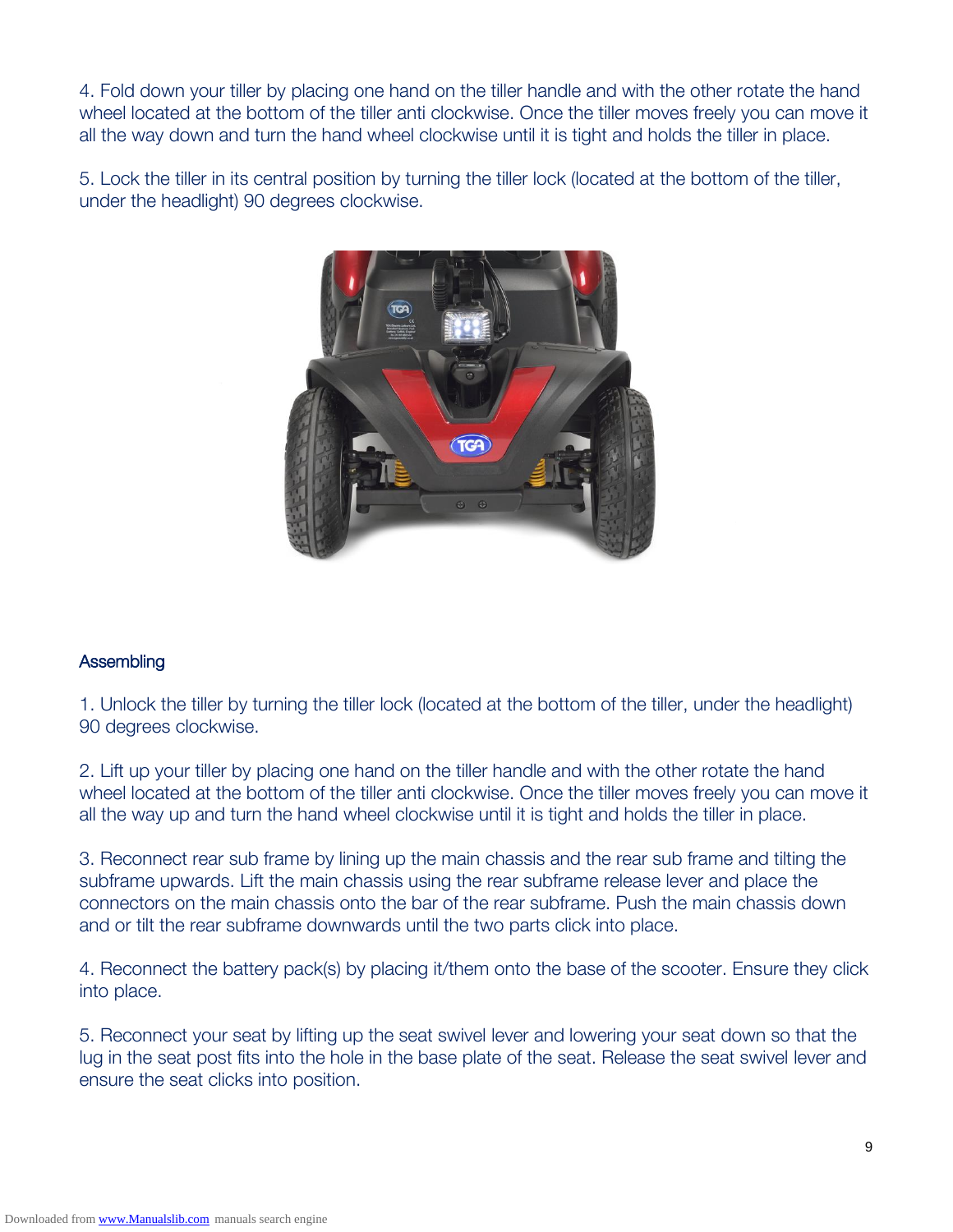### Care! Warning

\* Ensure all components are secured in place and that the tiller is not locked before attempting to ride your scooter.

# CHARGING YOUR SCOOTER

Only use the charger supplied with your scooter as other makes of chargers have not been tested and may permanently damage your batteries. Your battery charger is designed and tested for use with your scooter so it may not be suitable for any other scooters.

To charge your batteries follow these simple steps.

- 1. Switch OFF your scooter and remove the key.
- 2. Plug the charger lead into the socket located on the tiller or the battery pack. Plugging the charger in automatically cuts all power to the electronics so your scooter cannot be driven.
- 3. Push the plug from the charger into a suitable wall outlet and switch on.
- 4. The Red light on your charger will come on for "mains on". A Second Red light will then come on indicating the battery is charging. The Red light will then turn Green when your batteries are fully charged.
- 5. When your batteries reach their charged state, the charger will automatically stop charging so the batteries cannot over charge. The lights will, however, still be on.
- 6. Although to get out of trouble the batteries can be put on charge for a short period of time, it is always best to go through a complete charge cycle each time. Excessive short period charging will be detrimental to battery life.
- 7. For the best results and to prolong your battery life, try to run the battery down by at least 50% before recharging and in addition it is always best to go through a complete charge cycle every time.
- 8. Depending on the depth of the discharge, the minimum time taken to recharge serviceable batteries fully will vary up to 12 hours. Please note that this time may increase as batteries get older. During periods without use it is wise to charge the batteries every 4 to 6 weeks.
- 9. For the best results your batteries must be cycled for their first 10-15 charges. This means run them down as much as you safely can in use and then give them a full charge. They will not work at their best until this process has been carried out.

You will find that the distance that your scooter can travel will gradually increase over the first few weeks of use as the batteries reach their optimum efficiency after approximately 12 cycles of discharge and recharge.

### Care! Warning

- Do not smoke or use a naked flame while your batteries are being charged.
- \* Do not use the charger if it has received a sharp blow, been dropped or otherwise misused in any way.
- Do not dismantle your charger.
- \* Do not leave your charger plugged into your scooter with your charger switched off as this may discharge your batteries.
- \* For a complete charge Do not switch off, unplug or interrupt the recharge cycle until it has completed.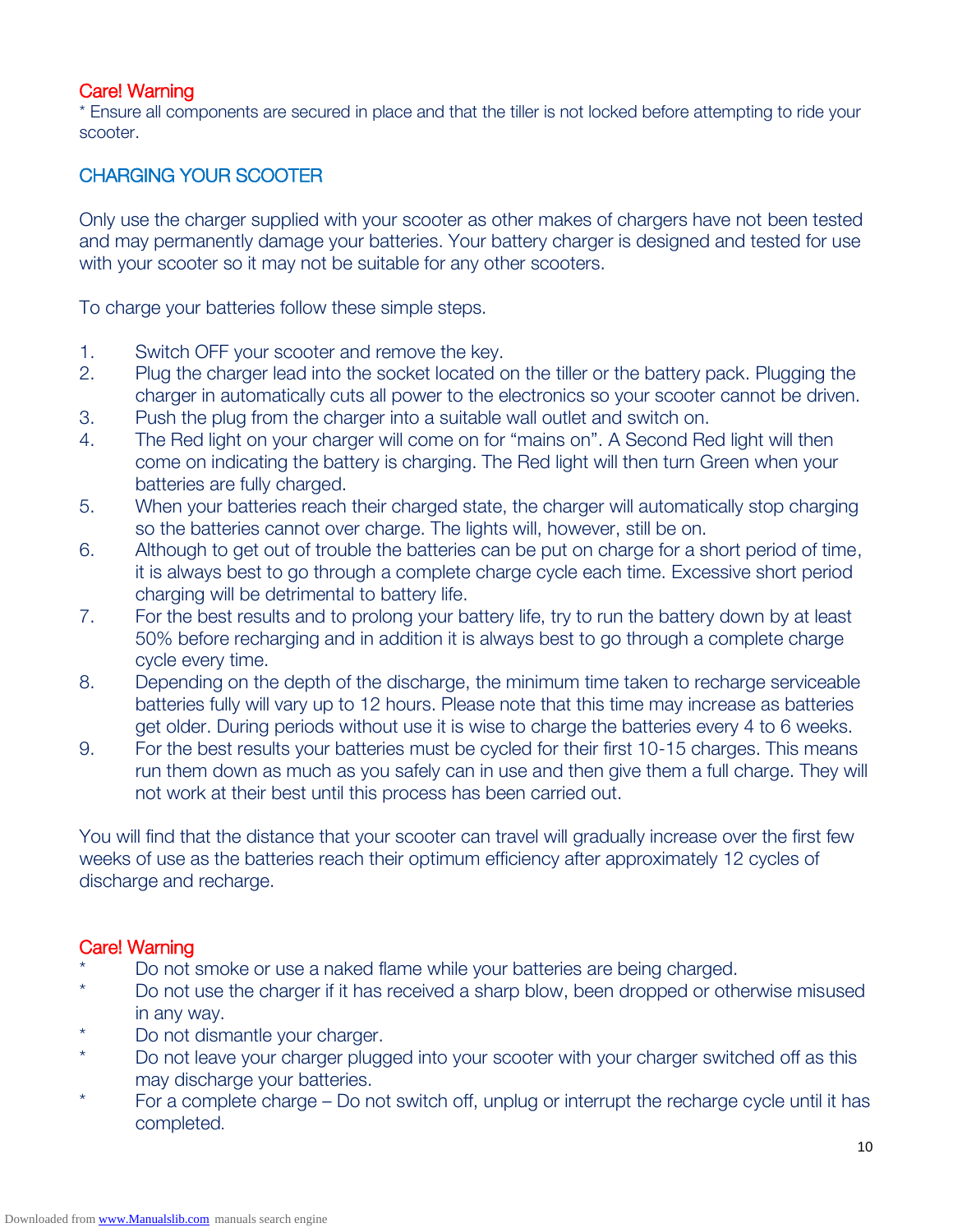### PARKING BRAKE RELEASE

Your scooter is fitted with a manual parking brake release. This is located at the rear of your scooter to the left of the right hand rear wheel. The back position is normal use, pushed forwards releases the brake and allows your scooter to be pushed. There will be no power to drive when the brake is in this position, however when switched on the battery condition indicator lights will flash indicating a fault mode. Never release this lever when your scooter is on a slope.

### **MAINTENANCE**

We recommend that your scooter has an annual service and maintenance check by either TGA or an approved mobility specialist. There are however a few tips you can follow yourself to keep your scooter in good condition.

- Keep all components clean and dry.
- Keep your tyres inflated according to the technical specification. Low tyre pressure will degrade your scooters performance so it is very important that you check them frequently.
- Check your tyres for wear and replace them as soon as there is any sign of excessive wear.
- Your scooter uses maintenance free batteries which are leak-proof regardless of their position so charging the battery is the only maintenance required. DO NOT leave the batteries flat though, charge them every 4-6 weeks if your scooter is being stored or not in use.
- Check any accessible electrical cable connectors are fully home and secure.
- Battery replacement is dependent upon use. When your batteries lose power too quickly, it is likely they need replacing. If you want to change the batteries yourself installation instructions are included with the replacement batteries from TGA.
- Make sure all repairs relating to electrical or mechanical components are carried out by TGA or an approved mobility specialist only.
- Do not apply oil or grease to any components. Sealed bearings and nylon bushes eliminate the need for lubrication.

#### Seat Upholstery

You can use a damp cloth and a little soap to keep your seat looking good. Do not use abrasive cleaning materials as this will damage the coating of your seat. Upholstery can also be damaged by chemicals so do not over apply. Ultraviolet light can also reduce the life of the material coating your seat.

#### Bodywork

You can clean the plastic bodywork of your scooter by lightly washing it with clean soapy water. Car polish can be used to keep the paint and bodywork in pristine condition. Do not use abrasive cleaners or strong detergents as this will fade the colour.

#### Motor Brake

You can check if the motor brake is functioning correctly by testing, if you can push your scooter when it is switched off or switched on with the speed control throttle in the neutral position. If your scooter can be pushed when as described above, the motor brake may be faulty.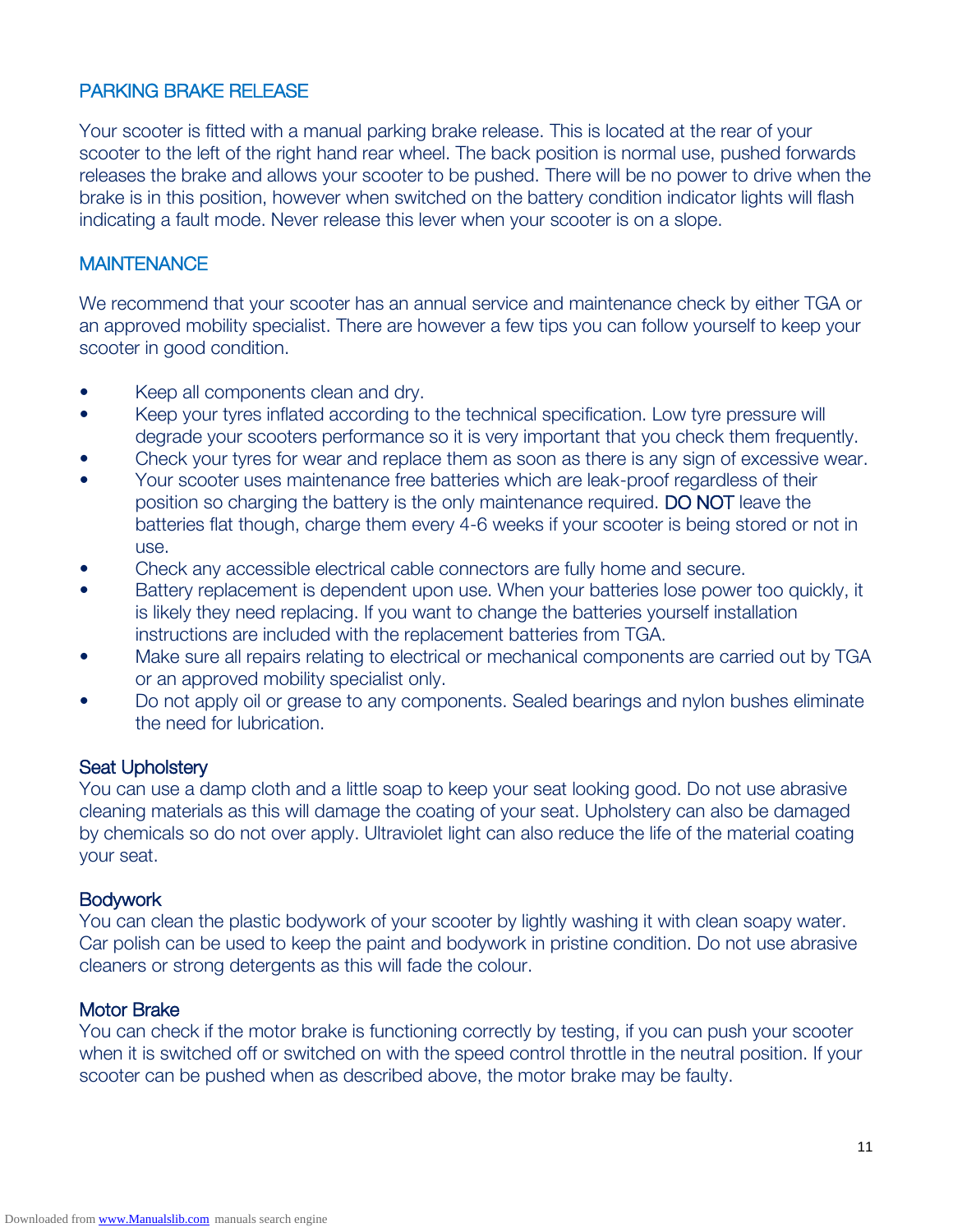**Care! Warning** if this is the case do not use your scooter and contact TGA or an approved mobility specialist. You can also test this when driving your scooter, if you let go of the speed control lever it should lose speed very quickly. If you notice a change in the normal stopping time/distance you should also contact TGA or an approved mobility specialist.

DO NOT operate your scooter in extreme weather conditions i.e. very heavy rain.

DO NOT drive through deep water. This could damage the main electronic controller, or other electronics.

DO NOT store your scooter in damp conditions. This may affect the electronics if left for very long periods of time

DO NOT hose down your scooter. Water could be forced into the electronics and cause permanent damage.

### TROUBLE SHOOTING

#### If your scooter will not start, check the following:

Make sure that the key is in the 'on' position, if it is then the battery condition indicator will be displayed, if it is showing empty then recharge batteries. Check parking brake is released

### If the battery condition indicator fails to operate when the key is in the 'on' position, check the following:

Make sure your battery charger is not plugged in to the wall outlet, this will prevent your scooter driving.

Check parking brake is released Check the battery pack connection

### If your scooter will not charge, check the following:

Check the lights on your battery charger are on and that the charger is plugged into a working wall socket.

Check your battery charger is connected to your charge socket correctly

**Care! Warning** if you find for any reason your scooter does not reduce speed when you let go of the speed control lever, use the manual brake on the handlebars. If this fails to stop you, switch your scooter off with the key. The parking brake will activate immediately and stop your scooter. Beware the machine will stop very suddenly so brace yourself with the handlebars and sit back on your seat.

This operation should only be carried out as an emergency, continual use of this procedure will damage the drive transmission and motor brake.

### TIPS FOR SCOOTER USERS

Scooters fall into two categories, Class 2 which is essentially a 4mph pavement scooter and can only legally be used on the road when either crossing over or because there are no footpaths. A Class 3 scooter is capable of 4 & 8 mph and provided it is fitted with front and rear lights, flashing indicators, horn and rear view mirror it is legal for use on the road. It can also be used on the footpaths but must not exceed 4 mph. Class 2 & 3 vehicles must not be driven on Dual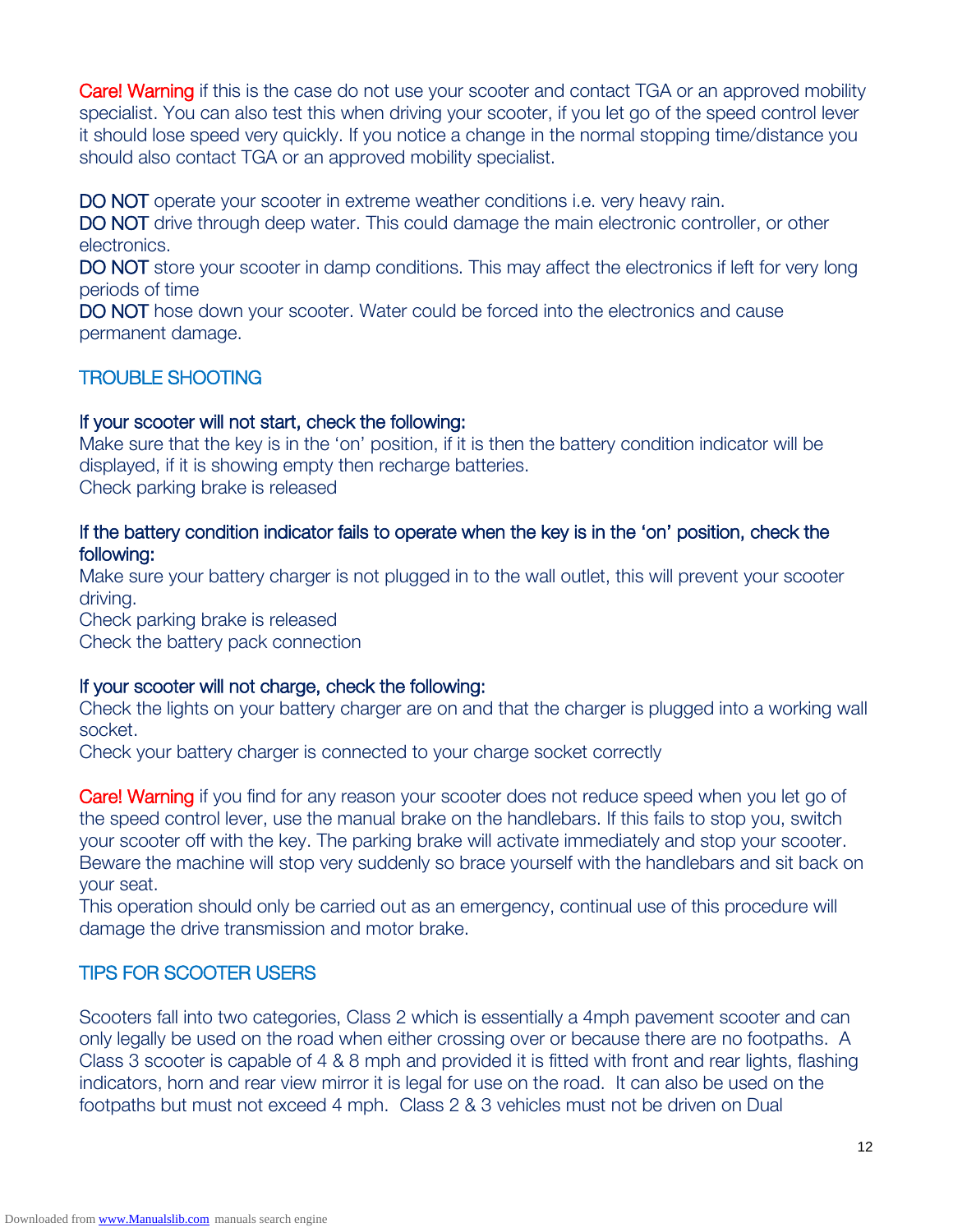Carriageways, Motorways, Bus Lanes or Cycle Tracks. Class 3 scooters must also be registered with the DVLA.

#### **Insurance**

There is no legal requirement for insurance but it is a very good idea to have cover for fire and theft, accidental and malicious damage, and also third party damages. For more information call TGA.

#### Breakdown & Recovery Service

Again not a requirement but a very good idea to enable you total peace of mind when going out on your scooter.

#### Mobile Phone

An essential item if you are out there alone. You never know, breakdown, accident, health communication is a must.

#### Carrying Loads

Do not overload. It may make your scooter unstable and reduce its range. Place heavy loads inboard – in the middle – not behind the back wheel which can lighten the steering or can cause the front end to lift off the road on a bump, and not at the front which might make steering heavy.

#### Airline Checking

Sealed Lead Acid Batteries are permitted on aeroplanes. Airline personnel may insist on removing the battery cover to verify its contents. It is best to check with the airline beforehand. An airline compliance certificate is available from TGA.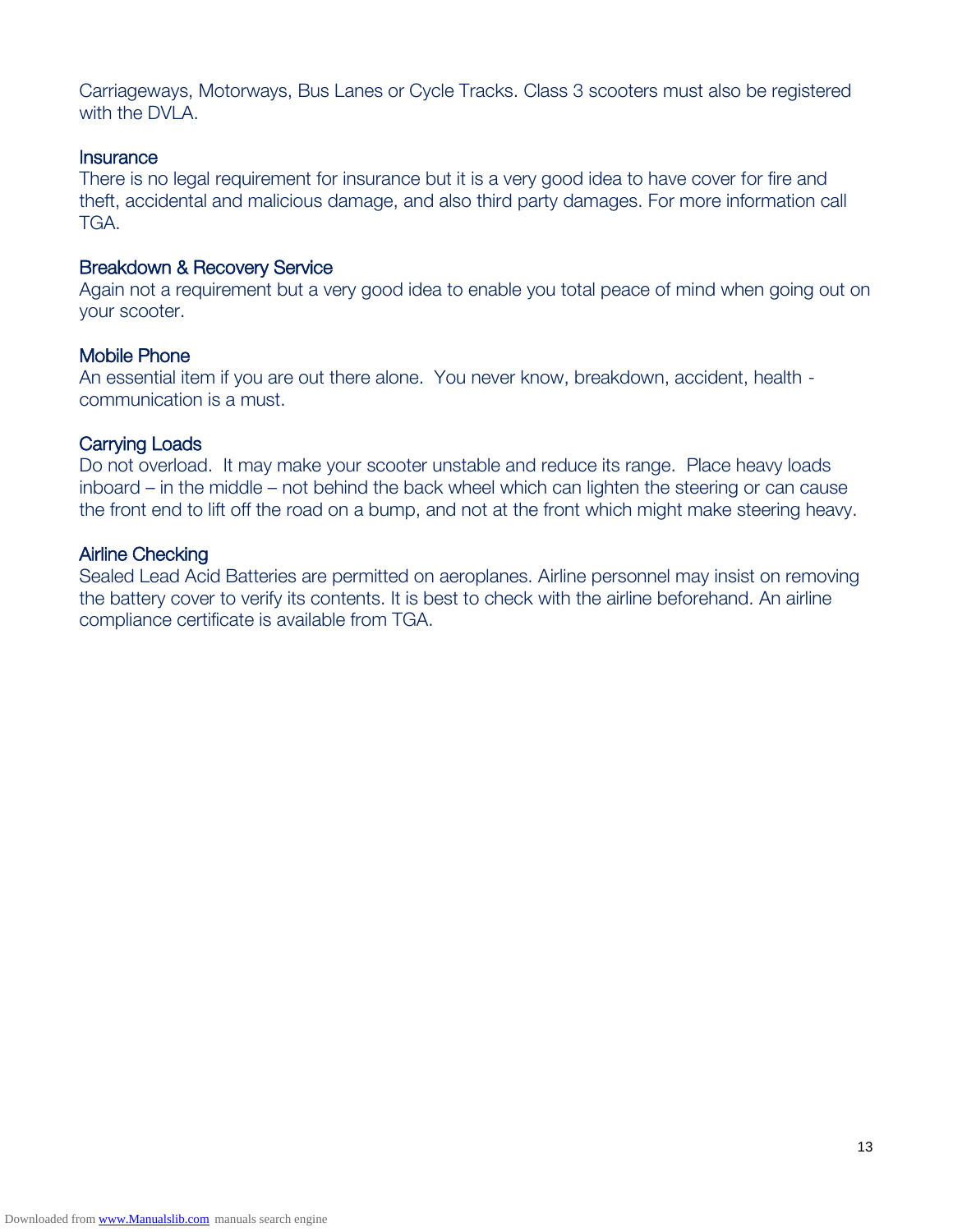